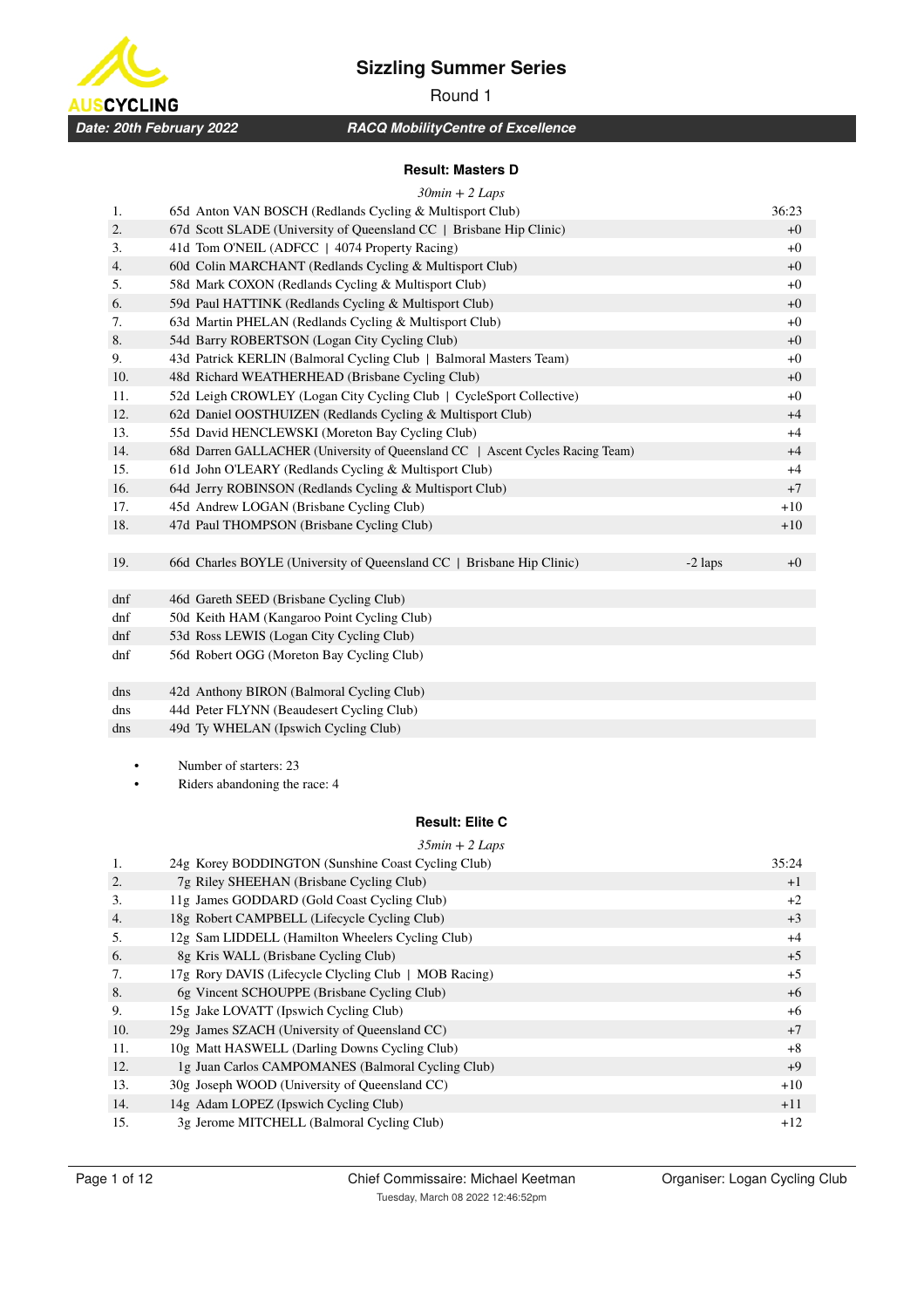

**USCYCLING** *Date: 20th February 2022*

# Round 1

*RACQ MobilityCentre of Excellence*

## **Result: Elite C (continued)**

#### *35min + 2 Laps*

| 16.    | 4g Rick ANTHONY (Brisbane Cycling Club)           | $+13$ |
|--------|---------------------------------------------------|-------|
| 17.    | 21g Matthew CRANK (Logan City Cycling Club)       | $+14$ |
| 18.    | 13g Zack WILSON (Hamilton Wheelers Cycling Club)  | $+15$ |
| 19.    | 25g Caleb JOHNSTONE (Sunshine Coast Cycling Club) | $+16$ |
| 20.    | 23g Gene GURLING (Logan City Cycling Club)        | $+17$ |
| 21.    | 2g Zachary CLARK (Balmoral Cycling Club)          | $+19$ |
| 22.    | 19g Munashe KANDIERO (Lifecycle Cycling Club)     | $+20$ |
| 23.    | 22g Lochlan CROWLEY (Logan City Cycling Club)     | $+21$ |
| 24.    | 20g Daniel VAN DEN HOEK (Lifecycle Cycling Club)  | $+22$ |
|        |                                                   |       |
| $d$ nf | 5g Connor NIELSEN (Brisbane Cycling Club)         |       |
| dnf    | 9g Henry VICKERS (Brisbane Cycling Club)          |       |
| $d$ nf | 16g Leon SOM (Ipswich Cycling Club)               |       |
| dnf    | 26g Andrew HARCOURT (University of Queensland CC) |       |
|        |                                                   |       |
| dns    | 27g Thomas HUNT (University of Queensland CC)     |       |
| dns    | 28g Chris LUTTON (University of Queensland CC)    |       |

• Number of starters: 28

Riders abandoning the race: 4

#### **Result: Masters C**

| 1.  | $35min + 2$ Laps<br>90c Paul MITCHELL (University of Queensland CC) | 43:24 |
|-----|---------------------------------------------------------------------|-------|
| 2.  | 75c Paul FLETCHER (Logan City Cycling Club)                         | $+0$  |
| 3.  | 83c Alan PANG (Redlands Cycling & Multisport Club)                  | $+0$  |
| 4.  | 51c Kurt JACOBS (Brisbane Cycling Club)                             | $+0$  |
| 5.  | 80c Darrin WHITE (Moreton Bay Cycling Club)                         | $+0$  |
| 6.  | 64c Peter KELLY (Hamilton Wheelers Cycling Club)                    | $+0$  |
| 7.  | 92c Cameron WICKBOLD (University of Queensland CC)                  | $+0$  |
| 8.  | 60c Fabien LEPERS (Gold Coast Cycling Club)                         | $+0$  |
| 9.  | 84c Paul SCHAFFER (Redlands Cycling & Multisport Club)              | $+0$  |
| 10. | 68c Rod TANNER (Hamilton Wheelers Cycling Club)                     | $+0$  |
| 11. | 50c Gavin HORNIBROOK (Brisbane Cycling Club)                        | $+0$  |
| 12. | 69c Craig WISSLER (Hamilton Wheelers Cycling Club)                  | $+0$  |
| 13. | 56c Tim MCDONNELL (Fraser Coast Cycling Club)                       | $+0$  |
| 14. | 70c Michael ARCHER (Hamilton Wheelers Cycling Club)                 | $+0$  |
| 15. | 57c Peter James BRIGGS (Gold Coast Cycling Club)                    | $+0$  |
| 16. | 85c Grant SUTTON (Redlands Cycling & Multisport Club)               | $+5$  |
| 17. | 45c Glenn BIRNIE (Brisbane Cycling Club)                            | $+5$  |
| 18. | 41c Nathan GLARVEY (Balmoral Masters Team)                          | $+5$  |
| 19. | 79c Mick MCCARTHY (Logan City Cycling Club)                         | $+5$  |
| 20. | 46c Michael BRADBROOK (Brisbane Cycling Club)                       | $+5$  |
| 21. | 81c Bill ALDER (Redlands Cycling & Multisport Club)                 | $+8$  |
| 22. | 61c Rowan PANOZZO (Gold Coast Cycling Club)                         | $+8$  |
| 23. | 87c Trent MASON (Sunshine Coast Cycling Club)                       | $+8$  |
| 24. | 72c Matt ROWE (Ipswich Cycling Club)                                | $+8$  |
| 25. | 91c Andrew SPEEDIE (University of Queensland CC)                    | $+8$  |
| 26. | 52c Jim KENNY (Brisbane Cycling Club)                               | $+8$  |
| 27. | 88c Adam DOOLAN (University of Queensland CC)                       | $+8$  |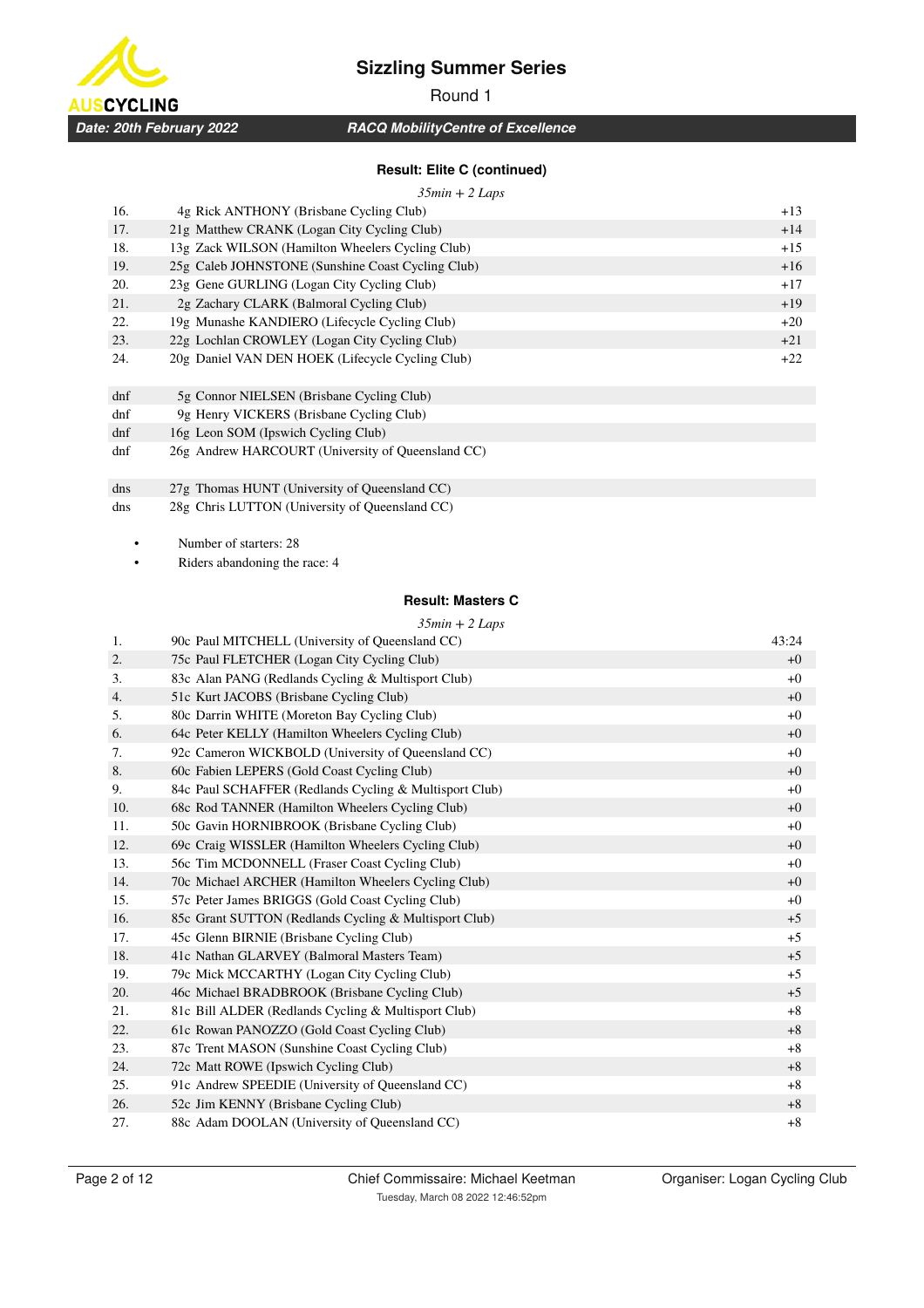



# Round 1

*RACQ MobilityCentre of Excellence*

### **Result: Masters C (continued)**

| $35min + 2 Laps$ |  |  |
|------------------|--|--|

|     | JJIIUI LEUDS                                              |          |         |
|-----|-----------------------------------------------------------|----------|---------|
| 28. | 59c Anthony CHURCH (Gold Coast Cycling Club)              |          | $+8$    |
| 29. | 78c Andrew LOCKE (Logan City Cycling Club)                |          | $+8$    |
| 30. | 66c John PEARSON (Hamilton Wheelers Cycling Club)         |          | $+16$   |
| 31. | 55c Marty LEAHY (Fraser Coast Cycling Club)               |          | $+16$   |
| 32. | 65c Alistair LANG (Hamilton Wheelers Cycling Club)        |          | $+32$   |
| 33. | 76c Andrew GRACE (Logan City Cycling Club)                |          | $+43$   |
| 34. | 86c Reinier VAN DYK (Redlands Cycling & Multisport Club)  |          | $+1:06$ |
| 35. | 62c Dominique VERSTREKEN (Gold Coast Cycling Club)        |          | $+1:09$ |
|     |                                                           |          |         |
| 36. | 63c Brynley ABAD (Hamilton Wheelers Cycling Club)         | $-1$ lap | $+0$    |
|     |                                                           |          |         |
| dnf | 40c Paul MATHIESEN (Balmoral Cycling Club)                |          |         |
| dnf | 43c Jarrah NEWTON (Beaudesert Cycling Club)               |          |         |
| dnf | 49c Giuseppe FERRETTI DE LUCA (Brisbane Cycling Club)     |          |         |
| dnf | 53c Gary MADIGAN (Brisbane Cycling Club)                  |          |         |
| dnf | 67c David ROEST (Hamilton Wheelers Cycling Club)          |          |         |
| dnf | 71c Nigel PEACOCK (Ipswich Cycling Club)                  |          |         |
| dnf | 74c Bobby BLINCO (Logan City Cycling Club)                |          |         |
| dnf | 77c Guy KIRKMAN (Logan City Cycling Club)                 |          |         |
| dnf | 89c Todd LINFORD (University of Queensland CC)            |          |         |
|     |                                                           |          |         |
| dns | 42c Malcolm RICHARDS (Balmoral Masters Team)              |          |         |
| dns | 44c Warren BIGGS (Brisbane Cycling Club)                  |          |         |
| dns | 54c Matt RITSON-BENNETT (Brisbane Cycling Club)           |          |         |
| dns | 58c Glynn CATHERALL (Gold Coast Cycling Club)             |          |         |
| dns | 73c Mark TAYLOR (Ipswich Cycling Club)                    |          |         |
| dns | 82c James MACFARLANE (Redlands Cycling & Multisport Club) |          |         |

• Number of starters: 45

• Riders abandoning the race: 9

#### **Result: Masters B**

*40min + 2 Laps*

| 1.  | 1b Craig HILL (Balmoral Cycling Club   NX Racing)                            | 36:31 |
|-----|------------------------------------------------------------------------------|-------|
| 2.  | 35b Paul NEWMAN (Hamilton Wheelers Cycling Club   Koiled Racing p/b Littles) | $+1$  |
| 3.  | 25b Nathan BOSCHMA (Hamilton Wheelers Cycling Club)                          | $+2$  |
| 4.  | 24b Sean WILSON (Gold Coast Cycling Club   Choice Homes Just Ride JKT)       | $+3$  |
| 5.  | 55b Adam DAWSON (University of Queensland CC)                                | $+4$  |
| 6.  | 57b Warren INGRAM (University of Queensland CC)                              | $+5$  |
| 7.  | 56b Gary HOCKING (University of Queensland CC)                               | $+6$  |
| 8.  | 45b Gregory CRAWFORD (Logan City Cycling Club   CycleSport Collective)       | $+7$  |
| 9.  | 43b Stephen NEWCOMB (Lifecycle Cycling Club)                                 | $+8$  |
| 10. | 7b Dominic LENNON (Brisbane Cycling Club)                                    | $+9$  |
| 11. | 63b Iain STEPHEN (University of Queensland CC)                               | $+10$ |
| 12. | 49b Brendon PITMAN (Logan City Cycling Club)                                 | $+11$ |
| 13. | 34b James MURPHY (Hamilton Wheelers Cycling Club)                            | $+12$ |
| 14. | 58b Scott MARRIOTT (University of Queensland CC)                             | $+13$ |
| 15. | 8b Brad MILLER (Brisbane Cycling Club)                                       | $+14$ |
| 16. | 15b Simon DICKSON (Gold Coast Cycling Club)                                  | $+15$ |
| 17. | 32b Jeremy MAHONEY (Hamilton Wheelers Cycling Club)                          | $+16$ |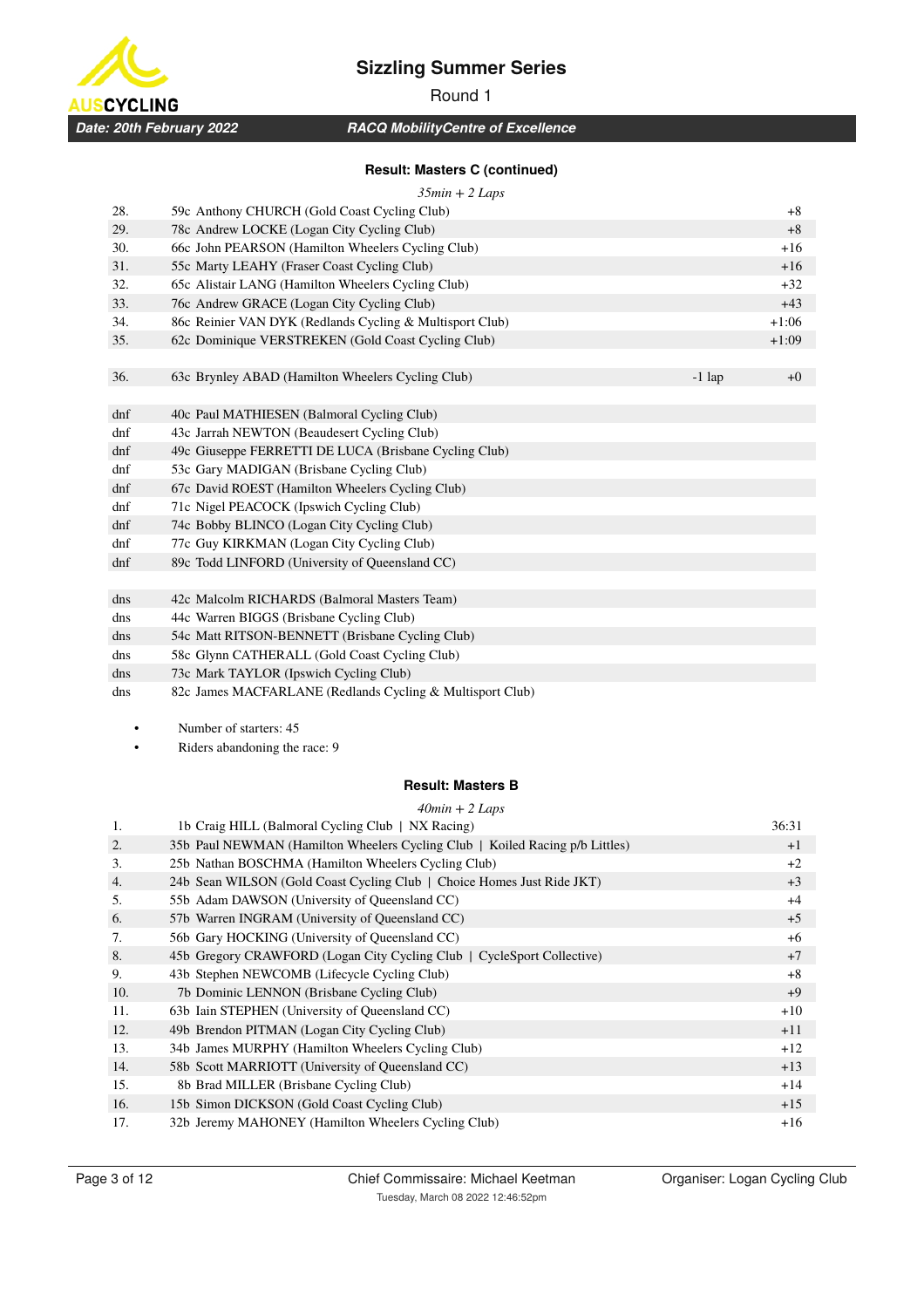



# Round 1

*RACQ MobilityCentre of Excellence*

## **Result: Masters B (continued)**

| $40min + 2$ Laps |  |  |
|------------------|--|--|
|                  |  |  |

| 18. | 13b Jose ALMEIDA (Gold Coast Cycling Club)                                   |           | $+17$ |
|-----|------------------------------------------------------------------------------|-----------|-------|
| 19. | 41b Andrew MICHELL (Lifecycle Cycling Club   MOB Racing)                     |           | $+18$ |
| 20. | 16b Nicko FRIMAN (Gold Coast Cycling Club)                                   |           | $+18$ |
| 21. | 31b Robert FRANKLAND (Hamilton Wheelers Cycling Club)                        |           | $+19$ |
| 22. | 21b Justin RANDALL (Gold Coast Cycling Club)                                 |           | $+20$ |
| 23. | 50b Rob CAIN (Redlands Cycling & Multisport Club)                            |           | $+21$ |
| 24. | 53b Teun SCHUT (Sunshine Coast Cycling Club   A1 Glass - Done & Dusted)      |           | $+22$ |
| 25. | 44b Jonathan ROTHWELL (Lifecycle Cycling Club)                               |           | $+23$ |
| 26. | 33b Steve MUNRO (Hamilton Wheelers Cycling Club)                             |           | $+24$ |
| 27. | 11b Carlos TRUJILLO (Brisbane Cycling Club)                                  |           | $+25$ |
| 28. | 26b Daniel BROWN (Hamilton Wheelers Cycling Club)                            |           | $+26$ |
| 29. | 54b Richard BURTON (University of Queensland CC)                             |           | $+28$ |
| 30. | 20b Brad OLSEN (Gold Coast Cycling Club)                                     |           | $+29$ |
| 31. | 38b Matthew WYNN (Kangaroo Point Cycling Club)                               |           | $+30$ |
| 32. | 4b Cameron WILLS (Balmoral Masters Team)                                     |           | $+31$ |
|     |                                                                              |           |       |
| 33. | 5b Cameron DOUGLAS-SAVAGE (Brisbane Cycling Club)                            | $-1$ lap  | $+0$  |
| 34. | 30b Michael DEZWART (Hamilton Wheelers Cycling Club)                         |           | $+2$  |
| 35. | 17b Tim HUTCH (Gold Coast Cycling Club)                                      |           | $+6$  |
|     |                                                                              |           |       |
| 36. | 28b Sheldon DEVANTIER (Hamilton Wheelers Cycling Club)                       | $-2$ laps | $+0$  |
| dnf | 2b Adrian OWEN (Balmoral Cycling Club   NX Racing)                           |           |       |
| dnf | 3b Craig UNTHANK (Balmoral Cycling Club)                                     |           |       |
| dnf | 6b Troy HAWTHORN (Brisbane Cycling Club)                                     |           |       |
| dnf | 9b Craig PETERSEN (Brisbane Cycling Club)                                    |           |       |
| dnf | 10b Peter SCOTT (Brisbane Cycling Club)                                      |           |       |
| dnf | 12b Robert GARDNER (Bundaberg Cycling Club   CCN)                            |           |       |
| dnf | 14b Jarrad CARTWRIGHT (Gold Coast Cycling Club   Choice Homes Just Ride JKT) |           |       |
| dnf | 19b Chris LANG (Gold Coast Cycling Club)                                     |           |       |
| dnf | 22b Pavol SEFCIK (Gold Coast Cycling Club   NX Racing)                       |           |       |
| dnf | 23b Luke SYMONS (Gold Coast Cycling Club)                                    |           |       |
| dnf | 39b Neil BOSSON (Lifecycle Cycling Club)                                     |           |       |
| dnf | 40b Steve LEWIS (Lifecycle Cycling Club   MOB Racing)                        |           |       |
| dnf | 42b Chris MILLER (Lifecycle Cycling Club   MOB Racing)                       |           |       |
| dnf | 46b Darius ISAACS (Logan City Cycling Club   CycleSport Collective)          |           |       |
| dnf | 47b Troy OSBORNE (Logan City Cycling Club   CycleSport Collective)           |           |       |
| dnf | 48b Nathan PARZIANI (Logan City Cycling Club   CycleSport Collective)        |           |       |
| dnf | 51b Michael PELKA (Redlands Cycling & Multisport Club)                       |           |       |
| dnf | 52b Gary MORGAN (Sunshine Coast Cycling Club)                                |           |       |
| dnf | 59b Peter MAY (University of Queensland CC)                                  |           |       |
| dnf | 60b Mark ROWORTH (University of Queensland CC)                               |           |       |
| dnf | 62b Scott SMITH (University of Queensland CC)                                |           |       |
| dnf | 64b Stephen TAPPER (University of Queensland CC)                             |           |       |
| dnf | 65b Jay TAYLOR (University of Queensland CC)                                 |           |       |
|     |                                                                              |           |       |
| dns | 18b Jans KOERTS (Gold Coast Cycling Club   Choice Homes Just Ride JKT)       |           |       |
| dns | 27b Peter CARPENTER (Hamilton Wheelers Cycling Club)                         |           |       |
| dns | 36b Luke VENZKE (Hamilton Wheelers Cycling Club)                             |           |       |
| dns | 37b Sean DOYLE (Ipswich Cycling Club)                                        |           |       |
|     |                                                                              |           |       |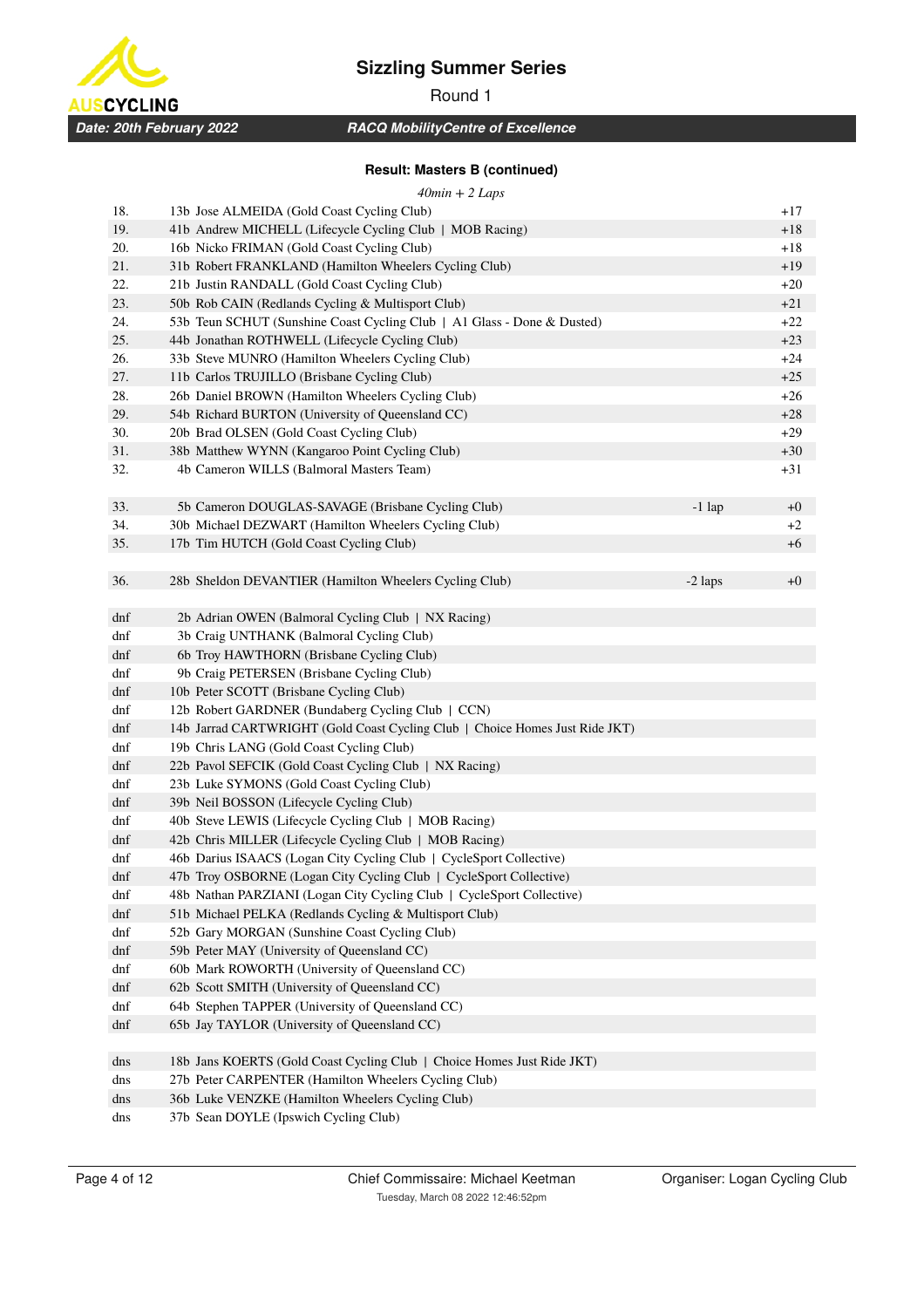

Round 1

*RACQ MobilityCentre of Excellence*

#### **Result: Masters B (continued)**

#### *40min + 2 Laps*

| dns | 61b Des RUSSELL (University of Queensland CC) |
|-----|-----------------------------------------------|
| dns | 66b Steve WALSH (University of Queensland CC) |

• Number of starters: 59

• Riders abandoning the race: 23

#### **Result: Masters A**

#### *40min + 2 Laps*

| 1.  | 40min + 2 Laps<br>1a Michael COOK (Balmoral Cycling Club)                        | 48:43   |
|-----|----------------------------------------------------------------------------------|---------|
| 2.  | 4a Nicholas BANKS-WATSON (Balmoral Masters Team)                                 | $+0$    |
| 3.  | 41a James HOLLONDS (University of Queensland CC)                                 | $+0$    |
| 4.  | 32a Glen HARVEY (Redlands Cycling & Multisport Club)                             | $+0$    |
| 5.  | 2a Anthony JOHNSON (Balmoral Cycling Club)                                       | $+0$    |
| 6.  | 14a Werner VAN DER MERWE (Brisbane Cycling Club)                                 | $+0$    |
| 7.  | 37a Luke VAN MAANENBERG (Sunshine Coast Cycling Club   A1 Glass - Done & Dusted) | $+0$    |
| 8.  | 17a Simon BITCON (Gold Coast Cycling Club)                                       | $+0$    |
| 9.  | 47a Matt RYAN (University of Queensland CC)                                      | $+0$    |
| 10. | 26a York BRATLEY (Logan City Cycling Club   CycleSport Collective)               | $+0$    |
| 11. | 23a Hannes VENTER (Hamilton Wheelers Cycling Club)                               | $+0$    |
| 12. | 16a Adam BEMROSE (Gold Coast Cycling Club)                                       | $+0$    |
| 13. | 45a Tony MYATT (University of Queensland CC)                                     | $+0$    |
| 14. | 22a Joris VAN DER TANG (Hamilton Wheelers Cycling Club   CCN)                    | $+0$    |
| 15. | 46a Mark ROLAND (University of Queensland CC)                                    | $+0$    |
| 16. | 27a Glenn COOPER (Logan City Cycling Club   CycleSport Collective)               | $+0$    |
| 17. | 50a Adam WILLIAMS (University of Queensland CC)                                  | $+0$    |
| 18. | 40a Andrew FRIEBE (University of Queensland CC)                                  | $+0$    |
| 19. | 21a Jason MCNULTY (Hamilton Wheelers Cycling Club)                               | $+0$    |
| 20. | 44a Sean MURRAY (University of Queensland CC)                                    | $+0$    |
| 21. | 42a Nick MALYNN (University of Queensland CC)                                    | $+0$    |
| 22. | 9a Adam CLARK (Brisbane Cycling Club)                                            | $+0$    |
| 23. | 6a Dave MCADAM (Balmoral Masters Team)                                           | $+6$    |
| 24. | 18a Darren FLETT (Gold Coast Cycling Club   Choice Homes Just Ride JKT)          | $+8$    |
| 25. | 25a Esteban OCHOA (Lifecycle Cycling Club)                                       | $+10$   |
| 26. | 28a Brett LUTZE (Logan City Cycling Club)                                        | $+10$   |
| 27. | 13a Benjamin PEGARD (Brisbane Cycling Club)                                      | $+10$   |
| 28. | 3a Gabriel YATES (Balmoral Cycling Club   Koiled Racing p/b Littles)             | $+10$   |
| 29. | 36a Matt STORER (Sunshine Coast Cycling Club)                                    | $+10$   |
| 30. | 38a Luke CHIPPINDALE (University of Queensland CC   Koiled Racing p/b Littles)   | $+14$   |
| 31. | 35a Reece COOPER (Sunshine Coast Cycling Club   A1 Glass - Done & Dusted)        | $+17$   |
| 32. | 8a Simon SMALL (Balmoral Masters Team)                                           | $+25$   |
| 33. | 34a Simon PHUAH (Redlands Cycling & Multisport Club)                             | $+28$   |
| 34. | 19a Gary ERNST (Hamilton Wheelers Cycling Club)                                  | $+39$   |
| 35. | 5a Gilbert GUTOWSKI (Balmoral Masters Team)                                      | $+58$   |
| 36. | 49a Patrick WEINRAUCH (University of Queensland CC   Brisbane Hip Clinic)        | $+1:04$ |
| 37. | 10a Andrew DORE (Brisbane Cycling Club)                                          | $+1:04$ |
| 38. | 11a Stephen NORTH (Brisbane Cycling Club)                                        | $+2:32$ |
| 39. | 30a Richard ALLEN (Parramatta CC   Koiled Racing p/b Littles)                    | $+3:18$ |
| 40. | 43a Cj MAYCOCK (University of Queensland CC   Koiled Racing p/b Littles)         | $+3:18$ |
| 41. | 39a Shannon DUGGAN (University of Queensland CC   Koiled Racing p/b Littles)     | $+3:18$ |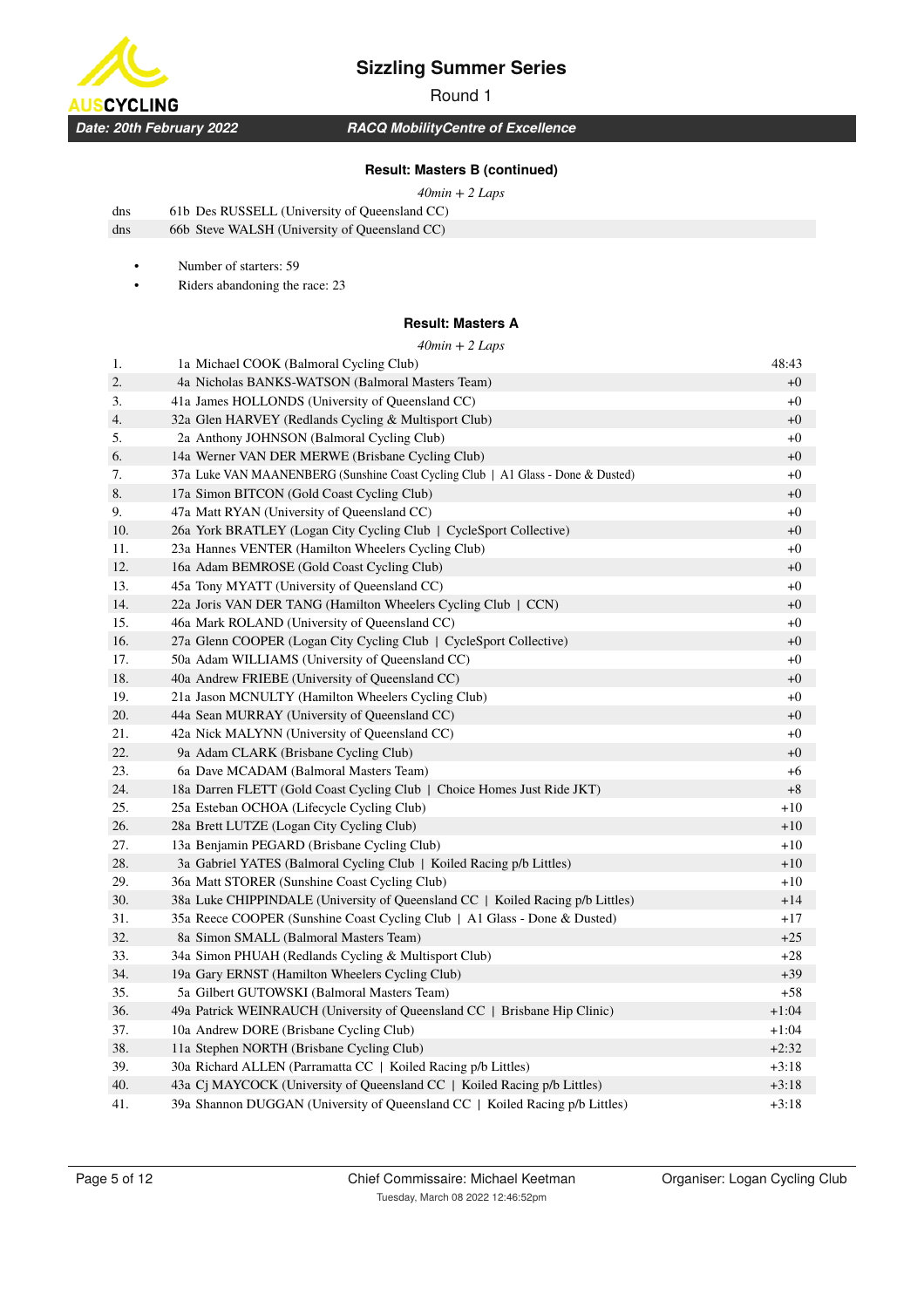

Round 1



## *RACQ MobilityCentre of Excellence*

#### **Result: Masters A (continued)**

### *40min + 2 Laps*

| 42. | 33a Scott MATHESON (Redlands Cycling & Multisport Club) | $+0$<br>1 lap |
|-----|---------------------------------------------------------|---------------|
|-----|---------------------------------------------------------|---------------|

| dnf | 48a Bernie SWART (University of Queensland CC   Obsidian Real Estate)       |
|-----|-----------------------------------------------------------------------------|
|     |                                                                             |
| dns | 7a Brett MCKENNA (Balmoral Masters Team)                                    |
| dns | 15a Adam HAWKINS (Fraser Coast Cycling Club   CCN)                          |
| dns | 20a Murray MCCLYMONT (Hamilton Wheelers Cycling Club)                       |
| dns | 24a Matthew MURRAY (Kangaroo Point Cycling Club   A1 Glass - Done & Dusted) |
| dns | 31a Sam OUWERKERK (Rats Cycling Club)                                       |
|     |                                                                             |

• Number of starters: 43

Riders abandoning the race: 1

## **Result: Women C/D**

|     | $30min + 2$ Laps                                                                |           |         |
|-----|---------------------------------------------------------------------------------|-----------|---------|
| 1.  | 71w Tannae RAFTER (Hamilton Wheelers Cycling Club)                              |           | 40:25   |
| 2.  | 69w Emily HANBURY (Hamilton Wheelers Cycling Club)                              |           | $+0$    |
| 3.  | 65w Fiona MCDONNELL (Fraser Coast Cycling Club)                                 |           | $+0$    |
| 4.  | 70w Kirstin LEECH (Hamilton Wheelers Cycling Club)                              |           | $+0$    |
| 5.  | 62w Letitia WEATHERHEAD (Brisbane Cycling Club)                                 |           | $+0$    |
| 6.  | 67w Katie MENZIES (Gold Coast Cycling Club)                                     |           | $+0$    |
| 7.  | 72w Narelle COUTTS (Kangaroo Point Cycling Club)                                |           | $+0$    |
| 8.  | 68w Maya DOMINICE (Hamilton Wheelers Cycling Club)                              |           | $+0$    |
| 9.  | 74w Georgia TZANNES (Kangaroo Point Cycling Club)                               |           | $+0$    |
| 10. | 78w Renee ANGUS (Sunshine Coast Cycling Club)                                   |           | $+0$    |
| 11. | 76w Christine KINLAY (Redlands Cycling & Multisport Club)                       |           | $+0$    |
| 12. | 64w Amy FALLON (Fraser Coast Cycling Club)                                      |           | $+0$    |
| 13. | 73w Lucille SAINSBURY (Kangaroo Point Cycling Club)                             |           | $+0$    |
| 14. | 75w Sarah JOYCE (Redlands Cycling & Multisport Club)                            |           | $+7$    |
| 15. | 63w Josie HOOPER (Darling Downs Cycling Club)                                   |           | $+21$   |
| 16. | 66w Cassie HAYDEN (Gold Coast Cycling Club)                                     |           | $+2:49$ |
| 17. | 46w Naomi SHARP (Gold Coast Cycling Club)                                       |           | $+3:01$ |
|     |                                                                                 |           |         |
| 18. | 47w Patricia SUTTON-DAVIES (Hamilton Wheelers Cycling Club)                     | $-1$ lap  | $+0$    |
| 19. | 45w Tanya CASANOVA (Gold Coast Cycling Club)                                    |           | $+1$    |
| 20. | 79w Nicole LUTZE (University of Queensland CC)                                  |           | $+2$    |
| 21. | 42w Milena ATANASSOVA (Brisbane Cycling Club)                                   |           | $+2$    |
| 22. | 80w Yvette WATERFALL (University of Queensland CC   Ascent Cycles Racing Team)  | $-4$ laps | $+0$    |
|     |                                                                                 |           |         |
| 23. | 48w Katrina ROBERTSON (University of Queensland CC   Ascent Cycles Racing Team) | $-6$ laps | $+0$    |
|     |                                                                                 |           |         |
| dnf | 44w Jessica WIGGAN (Brisbane Cycling Club)                                      |           |         |
| dnf | 77w Sally MCLEAN (Redlands Cycling & Multisport Club)                           |           |         |
|     |                                                                                 |           |         |
| dns | 43w Tanja MITIC (Brisbane Cycling Club)                                         |           |         |
|     |                                                                                 |           |         |
|     |                                                                                 |           |         |

• Number of starters: 25

• Riders abandoning the race: 2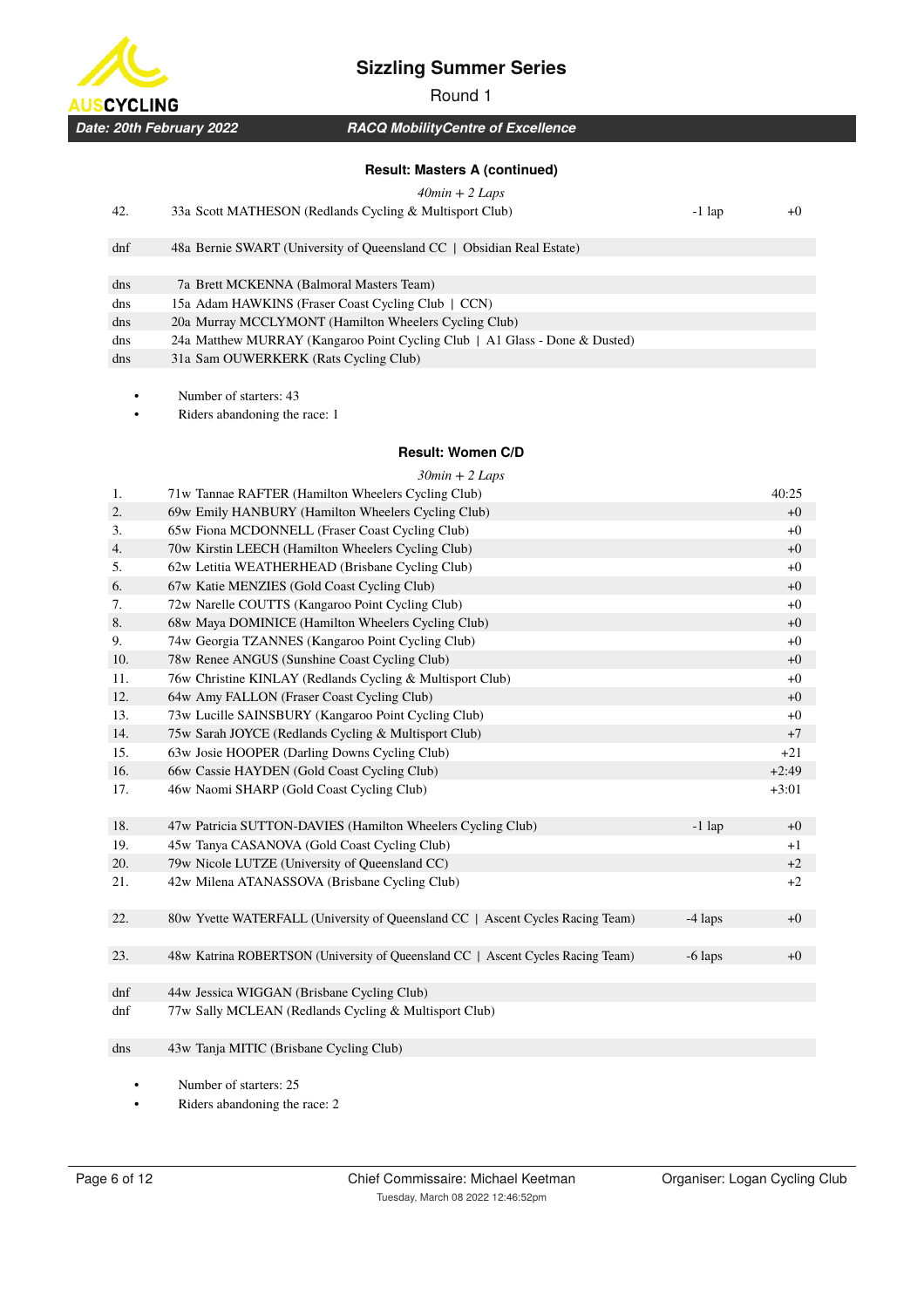

Round 1

## *RACQ MobilityCentre of Excellence*

#### **Result: WD**

• Number of starters: 0

## **Result: Women B**

*30min + 2 Laps*

| 1.  | 96w Eliza CARNES (Balmoral Cycling Club)                                           |          | 37:18   |
|-----|------------------------------------------------------------------------------------|----------|---------|
| 2.  | 93w Georgia WILSON (Balmoral Cycling Club)                                         |          | $+0$    |
| 3.  | 94w Amelie SANDERS (Gold Coast Cycling Club)                                       |          | $+0$    |
| 4.  | 97w Alexandra LARSSON (Hamilton Wheelers Cycling Club)                             |          | $+0$    |
| 5.  | 92w Cynthia TAYLOR (University of Queensland CC   The Women's Development Project) |          | $+0$    |
| 6.  | 91w Phoebe KELLY (University of Queensland CC)                                     |          | $+0$    |
| 7.  | 88w Aimee SCHOUPPE (SCODY Racing p/b Balmoral CC)                                  |          | $+0$    |
| 8.  | 84w Leah ROBERTS (Hamilton Wheelers Cycling Club)                                  |          | $+0$    |
| 9.  | 95w Eden SEALEY-CUNNINGTON (Gold Coast Cycling Club)                               |          | $+0$    |
| 10. | 87w Stephanie LEECH (SCODY Racing p/b Balmoral CC)                                 |          | $+14$   |
| 11. | 89w Mollie SCHULTZ (Sunshine Coast Cycling Club   The Women's Development Project) |          | $+14$   |
| 12. | 85w Sarah LEUENBERGER (Kangaroo Point Cycling Club)                                |          | $+1:25$ |
|     |                                                                                    |          |         |
| 13. | 86w Keeley HENDERSON (SCODY Racing p/b Balmoral CC)                                | $-1$ lap | $+0$    |
|     |                                                                                    |          |         |
| dnf | 83w Shannon CLARKE (Hamilton Wheelers Cycling Club)                                |          |         |
|     |                                                                                    |          |         |
| dns | 81w Sharron MCGUIGAN (Balmoral Cycling Club)                                       |          |         |
| dns | 82w Akala KEEBLE (Gold Coast Cycling Club   The Women's Development Project)       |          |         |
|     |                                                                                    |          |         |
|     | Number of starters: 14                                                             |          |         |
|     |                                                                                    |          |         |

• Riders abandoning the race: 1

#### **Result: Elite B**

|     | $40min + 2$ Laps                                                                |       |
|-----|---------------------------------------------------------------------------------|-------|
| 1.  | 42f Harry SAYLES (University of Queensland CC)                                  | 46:55 |
| 2.  | 4f Justin PALMER (Balmoral Cycling Club)                                        | $+0$  |
| 3.  | 21f Kevin BIFFIGER (Logan City Cycling Club)                                    | $+3$  |
| 4.  | 22f Trent CARMAN (Logan City Cycling Club   AUS Cycle Coaching / fiets Apparel) | $+3$  |
| 5.  | 43f Mihkel UFFERT (University of Queensland CC)                                 | $+10$ |
| 6.  | 38f Dan LOGAN (University of Queensland CC)                                     | $+10$ |
| 7.  | 26f Lee MASTERS (Redlands Cycling & Multisport Club)                            | $+12$ |
| 8.  | 23f Cameron HOLLING (Logan City Cycling Club)                                   | $+12$ |
| 9.  | 17f Josh DAVIES (Ipswich Cycling Club)                                          | $+12$ |
| 10. | 8f Simeon WARD (Fraser Coast Cycling Club)                                      | $+12$ |
| 11. | 31f Mitchell STEWART (SCODY Racing p/b Balmoral CC)                             | $+12$ |
| 12. | 12f Keenan DYTOR (Gold Coast Cycling Club   Choice Homes Just Ride JKT)         | $+12$ |
| 13. | 14f Liam FARRELL (Hamilton Wheelers Cycling Club)                               | $+15$ |
| 14. | 15f Adrian KELLY (Hamilton Wheelers Cycling Club)                               | $+16$ |
| 15. | 1f Jack GEEVES (Balmoral Cycling Club)                                          | $+18$ |
| 16. | 20f Joshua PEARN (Lifecycle Cycling Club   MOB Racing)                          | $+18$ |
| 17. | 37f Kurt HINDMARSH (University of Queensland CC   Tandem Co Pro Cycling)        | $+18$ |
| 18. | 18f Philipp JOEBGES (Lifecycle Cycling Club   MOB Racing)                       | $+18$ |
| 19. | 3f Bailey GORDON (Balmoral Cycling Club)                                        | $+18$ |
| 20. | 44f Sam WEBBER (University of Queensland CC)                                    | $+21$ |
| 21. | 40f Jack MCKINSTRY (University of Queensland CC)                                | $+21$ |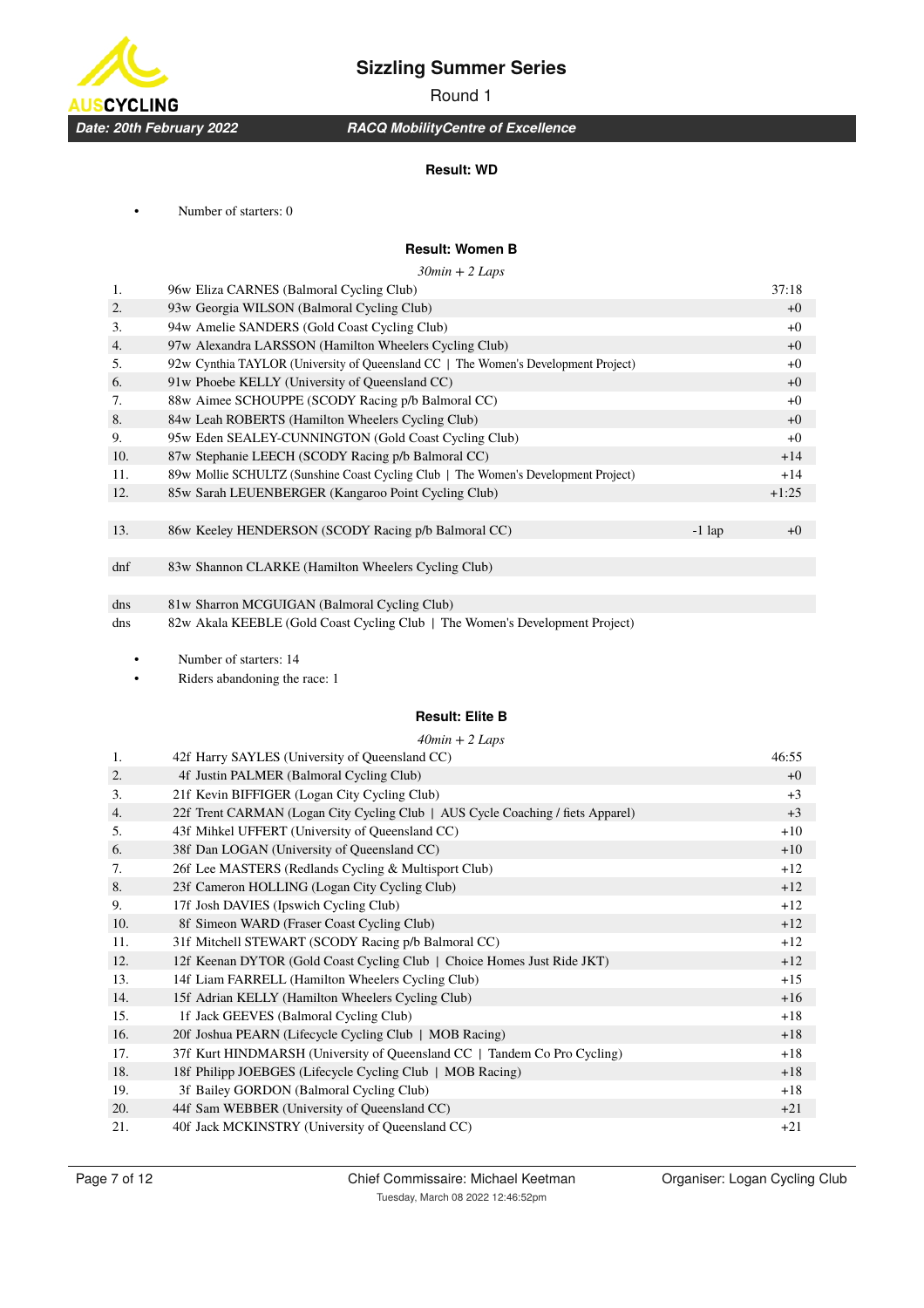

**ISCYCLING** *Date: 20th February 2022*

# *RACQ MobilityCentre of Excellence*

## **Result: Elite B (continued)**

| $40min + 2$ Laps |  |
|------------------|--|

|     | $40mn + 2 \text{ Laps}$                                                        |           |       |
|-----|--------------------------------------------------------------------------------|-----------|-------|
| 22. | 35f Marco BISHOPP-CRUCIANI (University of Queensland CC)                       |           | $+21$ |
| 23. | 46f Matthew ENNEVER (University of Queensland CC)                              |           | $+24$ |
| 24. | 34f Indiabeau LABORIE (Sunshine Coast Cycling Club   A1 Glass - Done & Dusted) |           | $+26$ |
| 25. | 28f Tom HULBERT (SCODY Racing p/b Balmoral CC)                                 |           | $+40$ |
| 26. | 9f Noah BLANNIN (Gold Coast Cycling Club)                                      |           | $+52$ |
| 27. | 6f Jayden BURGESS (Brisbane Cycling Club)                                      |           | $+52$ |
|     |                                                                                |           |       |
| 28. | 7f Benjamin MCDONOUGH (Brisbane Cycling Club)                                  | $-1$ lap  | $+0$  |
|     |                                                                                |           |       |
| 29. | 47f Daniel GRASSO (Hamilton Wheelers Cycling Club)                             | $-2$ laps | $+0$  |
|     |                                                                                |           |       |
| 30. | 5f Bailey SWAN (Balmoral Cycling Club)                                         | $-4$ laps | $+0$  |
|     |                                                                                |           |       |
| dnf | 2f Tanner GILMOUR (Balmoral Cycling Club)                                      |           |       |
| dnf | 11f Aden DE JAGER (Gold Coast Cycling Club)                                    |           |       |
| dnf | 16f Ben WILCOX (Hamilton Wheelers Cycling Club)                                |           |       |
| dnf | 19f Karl LOVE (LifeCycle Cycling Club)                                         |           |       |
| dnf | 24f Hunter MCGOVERN (Mackay Cycling Club   A1 Glass - Done & Dusted)           |           |       |
| dnf | 29f Ryan KNIGHT (SCODY Racing p/b Balmoral CC)                                 |           |       |
| dnf | 30f Ephraim MARTENSON (SCODY Racing p/b Balmoral CC)                           |           |       |
| dnf | 32f Brad THOMPSON (SCODY Racing p/b Balmoral CC)                               |           |       |
| dnf | 36f Thomas ELLIOTT (University of Queensland CC)                               |           |       |
| dnf | 39f Alec MASSELOS (University of Queensland CC)                                |           |       |
| dnf | 41f Steve MILES (University of Queensland CC   Ascent Cycles Racing Team)      |           |       |
| dnf | 45f Declan WHARTON (University of Queensland CC)                               |           |       |
|     |                                                                                |           |       |
| dns | 13f Liam BRADLEY (Hamilton Wheelers Cycling Club)                              |           |       |
| dns | 25f Mike JONES (Rats Cycling Club)                                             |           |       |
| dns | 27f Sebastian COLLINS (SCODY Racing p/b Balmoral CC)                           |           |       |
| dns | 33f Vitor DA COSTA (Sunshine Coast Cycling Club)                               |           |       |

• Number of starters: 42

• Riders abandoning the race: 12

## **Result: Women A**

*40min + 2 Laps*

| 1.  | 1w Isabelle CARNES (Balmoral Cycling Club   ARA Pro Racing Sunshine Coast)           | 50:13 |
|-----|--------------------------------------------------------------------------------------|-------|
| 2.  | 6w Jessa FRANCIS (Sunshine Coast Cycling Club   The Women's Racing Project)          | $+0$  |
| 3.  | 10w Emily FOWLER (University of Queensland CC)                                       | $+0$  |
| 4.  | 13w Elizabeth LIAU (SINGAPORE NATIONAL TEAM)                                         | $+0$  |
| 5.  | 2w Mia HAYDEN (Gold Coast Cycling Club   The Women's Racing Project)                 | $+0$  |
| 6.  | 9w Zara BRUCE (University of Queensland CC)                                          | $+0$  |
| 7.  | 3w Theresa WALDBURGER (Logan City Cycling Club   AUS Cycle Coaching / fiets Apparel) | $+0$  |
| 8.  | 12w Yiwei LOU (SINGAPORE NATIONAL TEAM)                                              | $+0$  |
| 9.  | 5w Disa DYSON (Redlands Cycling & Multisport Club   The Women's Development Project) | $+3$  |
| 10. | 7w Laura CHANCELLOR (Sydney University Velo Club   The Women's Racing Project)       | $+8$  |
| 11. | 11w Rachel WALES (PERTH ROULERS   ARA Pro Racing Sunshine Coast)                     | $+8$  |
| 12. | 8w Briana MCDONALD (Townsville Cycling Club   The Women's Racing Project)            | $+8$  |
|     |                                                                                      |       |
| dnf | 4w Hayley OAKES (Northern Rivers Dirty Wheels MTB   The Women's Racing Project)      |       |
| dnf | 14w Shaylee JOHNSTON (University of Queensland CC   The Women's Racing Project)      |       |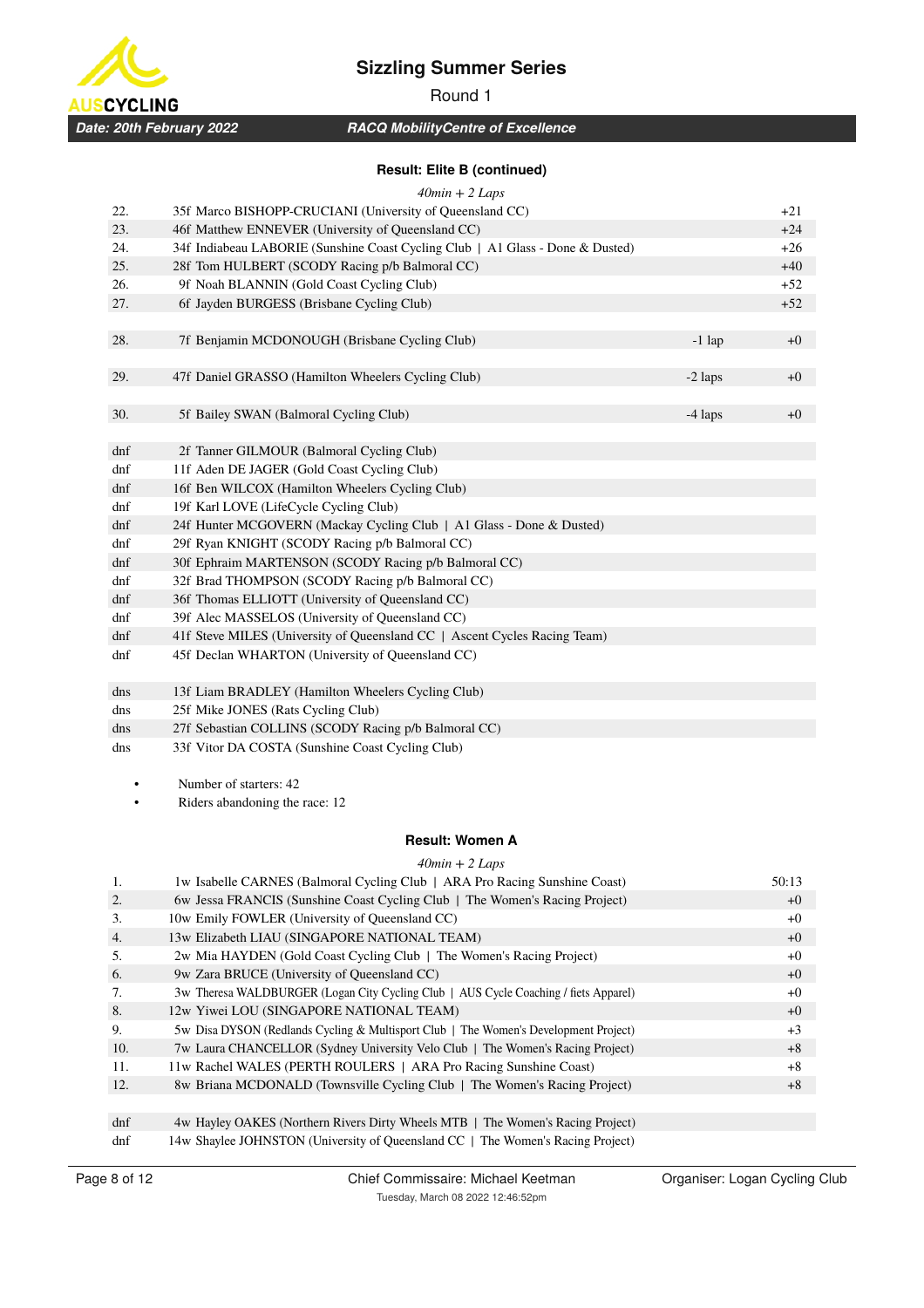Round 1

*Date: 20th February 2022*

**SCYCLING** 

## *RACQ MobilityCentre of Excellence*

• Number of starters: 14

• Riders abandoning the race: 2

#### **Result: Elite A**

|     | $60min + 2$ Laps                                                                 |         |
|-----|----------------------------------------------------------------------------------|---------|
| 1.  | 11e Ryan THOMAS (Brisbane Cycling Club   Meiyo CCN Pro Cycling)                  | 1h07:43 |
| 2.  | 4e Nick PEDLER (Balmoral Cycling Club   NCMG Criterion Racing)                   | $+0$    |
| 3.  | 10e Matt BOYS (Brisbane Cycling Club   A1 Glass - Done & Dusted)                 | $+0$    |
| 4.  | 12e Duncan ALLEN (Bundaberg Cycling Club)                                        | $+0$    |
| 5.  | 8e Sam VOLKERS (Balmoral Cycling Club   Meiyo CCN Pro Cycling)                   | $+0$    |
| 6.  | 13e Bailey WALTERS (Fraser Coast Cycling Club   St George Continental)           | $+0$    |
| 7.  | 24e Max CAMPBELL (Sunshine Coast Cycling Club   Tandem Co Pro Cycling)           | $+0$    |
| 8.  | 21e Haddon KILMARTIN (Ipswich Cycling Club)                                      | $+0$    |
| 9.  | 23e Hayden JARVIS (Sunshine Coast Cycling Club)                                  | $+0$    |
| 10. | 6e Hugo THOMPSON (Balmoral Cycling Club   NCMG Criterion Racing)                 | $+0$    |
| 11. | 29e Calvin SIMM (SINGAPORE NATIONAL TEAM)                                        | $+0$    |
| 12. | 20e Joshua BEIKOFF (Ipswich Cycling Club)                                        | $+0$    |
| 13. | 7e Tyler TOMKINSON (Balmoral Cycling Club   ARA Pro Racing Sunshine Coast)       | $+0$    |
| 14. | 9e Finn WALSH (Balmoral Cycling Club   Tandem Co Pro Cycling)                    | $+6$    |
| 15. | 5e Rhys ROBOTHAM (Balmoral Cycling Club   Team Bridgelane)                       | $+8$    |
| 16. | 16e Matthew GREENWOOD (Hamilton Wheelers Cycling Club   Tandem Co Pro Cycling)   | $+10$   |
| 17. | 26e Lachlan MILLER (University of Queensland CC   ARA Pro Racing Sunshine Coast) | $+10$   |
| 18. | 2e Matson MCADAM (Balmoral Cycling Club   NCMG Criterion Racing)                 | $+10$   |
| 19. | 25e Soul LOVE (University of Queensland CC)                                      | $+10$   |
| 20. | 18e Ren TSEN (Hamilton Wheelers Cycling Club   Meiyo CCN Pro Cycling)            | $+10$   |
| 21. | 14e Joseph COOPER (Gold Coast Cycling Club   Giant Racing Team)                  | $+11$   |
| 22. | 28e Darren LIM (SINGAPORE NATIONAL TEAM)                                         | $+11$   |
| 23. | 1e Kyle LIERICH (Balmoral Cycling Club   A1 Glass - Done & Dusted)               | $+11$   |
| 24. | 31e Sean MORAN (University of Queensland CC)                                     | $+23$   |
| 25. | 3e David MELVILLE (Balmoral Cycling Club   A1 Glass - Done & Dusted)             | $+30$   |
| 26. | 22e Thomas COATES (Lifecycle Cycling Club   Tandem Co Pro Cycling)               | $+40$   |
|     |                                                                                  |         |
| dnf | 17e Nicholas MILLER (Hamilton Wheelers Cycling Club   Tandem Co Pro Cycling)     |         |

dnf 27e Arfan FAISAL (SINGAPORE NATIONAL TEAM)

dnf 30e Riyadh HAKIM (SINGAPORE NATIONAL TEAM)

dns 15e Philip CAVDARSKI (Hamilton Wheelers Cycling Club)

dns 19e Callum DOLBY (Inverell Cycle Club | A1 Glass - Done & Dusted)

• Number of starters: 29

Riders abandoning the race: 3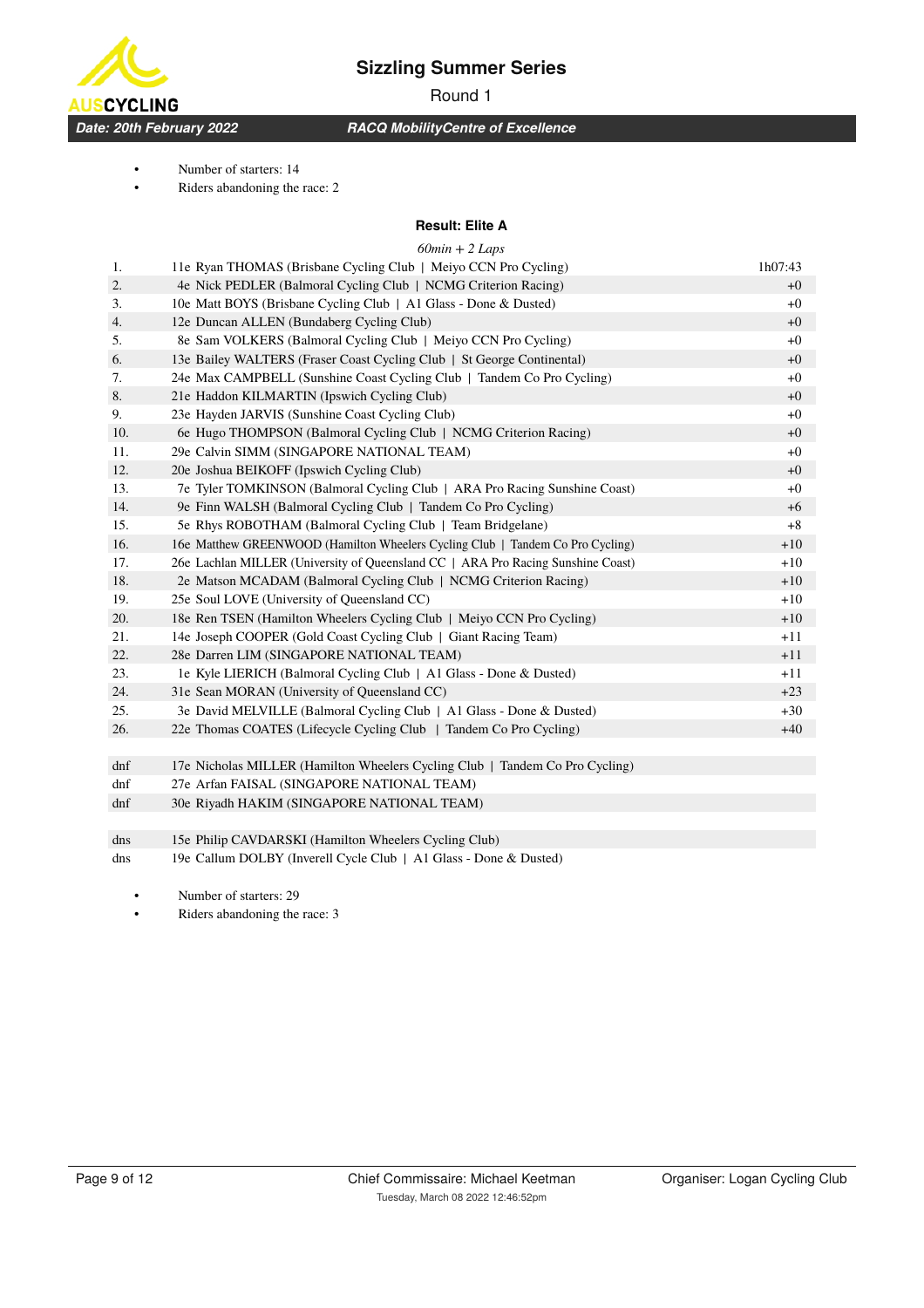

# Round 1

*RACQ MobilityCentre of Excellence*

## **Result: Under 17 Boys**

|     | $30min + 2$ Laps                                 |          |         |
|-----|--------------------------------------------------|----------|---------|
| 1.  | 91 Luke RICHERT (Gold Coast Cycling Club)        |          | 39:05   |
| 2.  | 93 Ethan LANG (Hamilton Wheelers Cycling Club)   |          | $+0$    |
| 3.  | 88 Alex HEWES (Gold Coast Cycling Club)          |          | $+0$    |
| 4.  | 87 Harry SCHOFF (Fraser Coast Cycling Club)      |          | $+0$    |
| 5.  | 90 James MATTHEWS (Gold Coast Cycling Club)      |          | $+0$    |
| 6.  | 84 Will HEATH (Balmoral Cycling Club)            |          | $+0$    |
| 7.  | 82 Alexander GILFEDDER (Balmoral Cycling Club)   |          | $+4$    |
| 8.  | 83 Darcy GREENWOOD (Balmoral Cycling Club)       |          | $+17$   |
| 9.  | 85 Toby JONES (Balmoral Cycling Club)            |          | $+2:13$ |
| 10. | 86 Mitchell LOUIE (Balmoral Cycling Club)        | $-1$ lap | $+0$    |
| 11. | 89 Kealy KITKEVICS (Gold Coast Cycling Club)     |          | $+0$    |
| dnf | 81 Tiago ELLIOTT (Balmoral Cycling Club)         |          |         |
|     |                                                  |          |         |
| dns | 92 Luke BRADLEY (Hamilton Wheelers Cycling Club) |          |         |

Number of starters: 12

Riders abandoning the race: 1

## **Result: Under 15 Boys**

#### *15mins + 1 Lap*

| 1.  | 55 Porter WHITE (Darling Downs Cycle Club)          |           | 29:28   |
|-----|-----------------------------------------------------|-----------|---------|
| 2.  | 58 Lucas SOEGAARD (Gold Coast Cycling Club)         |           | $+3$    |
| 3.  | 59 Lachlan WALTERS (Hamilton Wheelers Cycling Club) |           | $+4$    |
| 4.  | 51 Zachary DOUGLAS-SAVAGE (Balmoral Cycling Club)   |           | $+4$    |
|     |                                                     |           |         |
| 5.  | 61 Christopher MULLINS (Lifecycle Cycling Club)     | $-1$ lap  | $+0$    |
| 6.  | 56 Oscar SCHOFF (Fraser Coast Cycling Club)         |           | $+0$    |
| 7.  | 54 Eli TAYLOR (Balmoral Cycling Club)               |           | $+2$    |
|     |                                                     |           |         |
| 8.  | 52 Bodhi DUSHA (Balmoral Cycling Club)              | $-2$ laps | $+0$    |
| 9.  | 50 Felix CROSSMAN (Balmoral Cycling Club)           |           | $+3$    |
| 10. | 60 Nathan LAY URRY (Lifecycle Cycling Club)         |           | $+1:00$ |
|     |                                                     |           |         |
| 11. | 57 Ethan FITZSIMMONS (Gold Coast Cycling Club)      | $-3$ laps | $+0$    |
|     |                                                     |           |         |
| dns | 53 Samuel HILDITCH (Balmoral Cycling Club)          |           |         |

• Number of starters: 11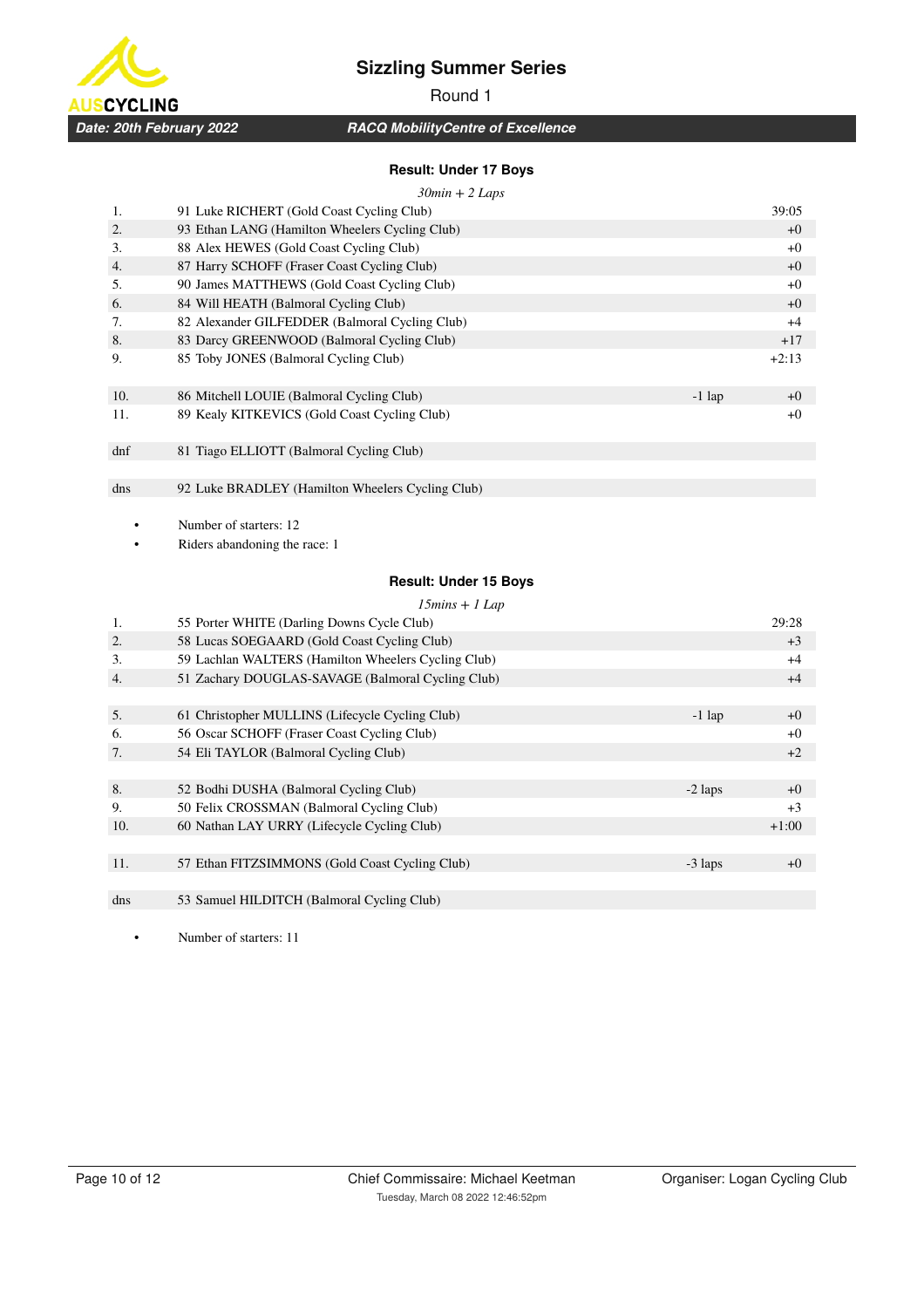Round 1

*Date: 20th February 2022*

**JSCYCLING** 

# *RACQ MobilityCentre of Excellence*

## **Result: Under 15 Girls**

|    | $15 \text{mins} + 1 \text{Lap}$              |       |
|----|----------------------------------------------|-------|
| 1. | 86g Megan MOORE (Balmoral Cycling Club)      | 29:12 |
| 2. | 89g Isabella POTTS (Balmoral Cycling Club)   | $+24$ |
| 3. | 91g Neve PARSLOW (Lifecycle Cycling Club)    | $+26$ |
| 4. | 90g Maddison SMITH (Gold Coast Cycling Club) | $+20$ |
| 5. | 88g Indianna PLANT (Balmoral Cycling Club)   | $+50$ |
| 6. | 87g April PATTIE (Balmoral Cycling Club)     | $+59$ |

• Number of starters: 6

#### **Result: Under 11's**

|     | $20min + 2 \text{ Laps}$                             |      |          |         |
|-----|------------------------------------------------------|------|----------|---------|
| 1.  | 68j William LOADSMAN (Balmoral Cycling Club)         | u11b |          | 16:29   |
| 2.  | 70j Sebastian URRY (Balmoral Cycling Club)           | u11b |          | $+5$    |
| 3.  | 72j Ethan LEE (Ipswich Cycling Club)                 | u11b |          | $+7$    |
| 4.  | 95j Adele DICKSON (Gold Coast Cycling Club)          | u11g |          | $+49$   |
| 5.  | 67j Felix HENDERSON (Balmoral Cycling Club)          | u11b |          | $+1:29$ |
| 6.  | 71j Austin SMITH (Gold Coast Cycling Club)           | u11b |          | $+1:42$ |
| 7.  | 96j Georgia DOWLING (Hamilton Wheelers Cycling Club) | u11g |          | $+1:51$ |
| 8.  | 94j Amelia PATTIE (Balmoral Cycling Club)            | u11g |          | $+2:07$ |
|     |                                                      |      |          |         |
| 9.  | 69i Daniel TAYLOR (Balmoral Cycling Club)            | u11h | $-1$ lap | $+0$    |
|     |                                                      |      |          |         |
| dns | 661 Kylan DUSHA (Balmoral Cycling Club)              | u11b |          |         |
| dns | 73j Tory MCDONNELL (Fraser Coast Cycling Club)       | u11b |          |         |

• Number of starters: 9

#### **Result: Under 9's**

| $10min + 1$ Laps |                                                              |           |         |  |  |
|------------------|--------------------------------------------------------------|-----------|---------|--|--|
|                  | 30j Judd LARKINS (Balmoral Cycling Club)                     |           | 17:18   |  |  |
| 2.               | 33j Riley KING (Lifecycle Cycling Club)                      |           | $+57$   |  |  |
|                  |                                                              |           |         |  |  |
| 3.               | 321 Emerson SMITH (Gold Coast Cycling Club)                  | $-1$ lap  | $+()$   |  |  |
| $\overline{4}$ . | 29j Evie-Rose HENDERSON-CUNNINGTON (Gold Coast Cycling Club) |           | $+1:24$ |  |  |
| 5.               | 31j Whitfield HENDERSON-CUNNINGTON (Gold Coast Cycling Club) | $-2$ laps | $+()$   |  |  |
|                  |                                                              |           |         |  |  |

• Number of starters: 5